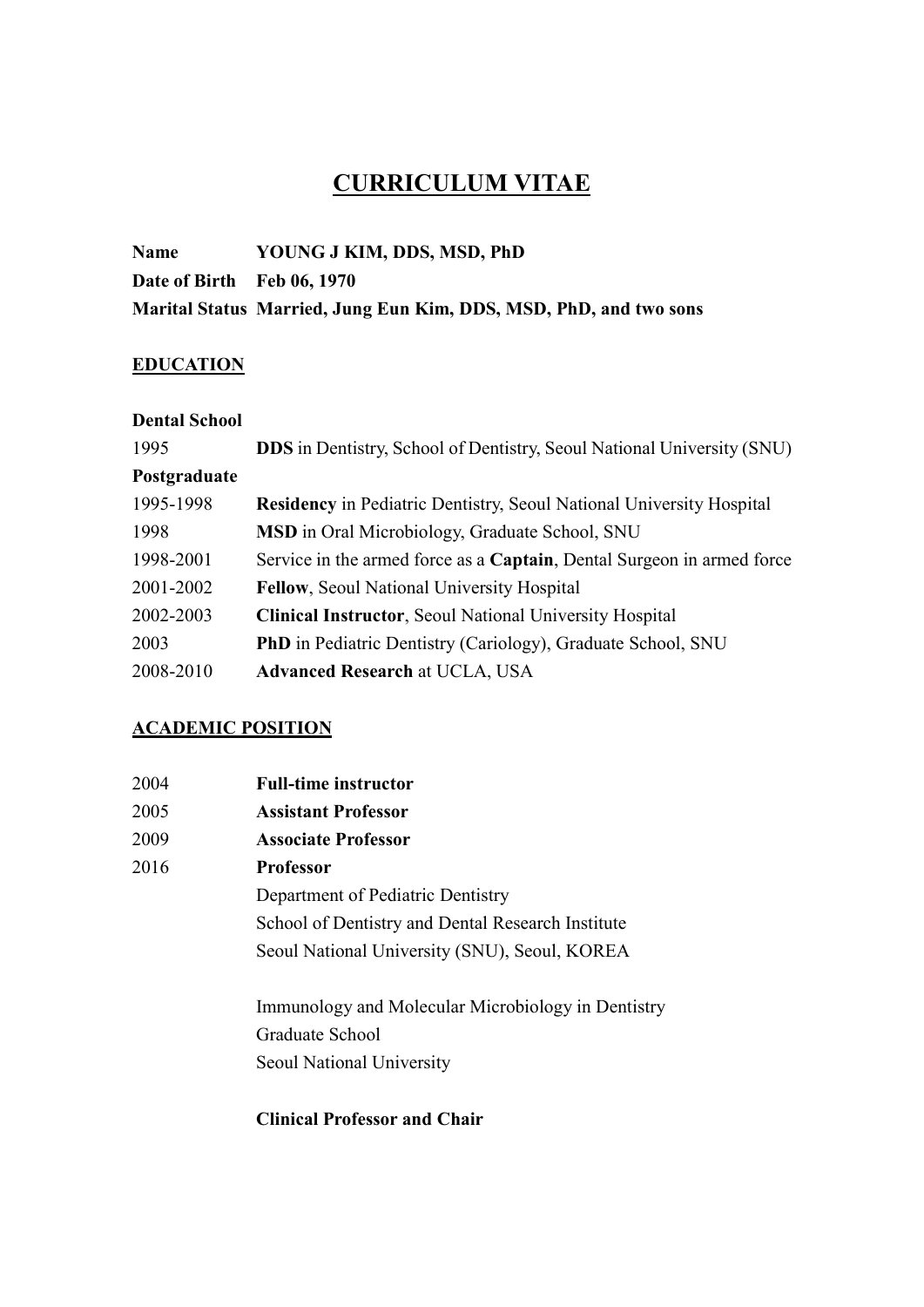Department of Pediatric Dentistry Seoul National University Dental Hospital (SNUDH)

#### Head

Department of Pediatric Dentistry, SNUDH Specialized Clinic for the persons with disabilities, SNUDH

 President Seoul Dental Hospital for the Disabled, SDHD

**Director** ECC (Early Childhood Caries) Prevention Clinic, SNUDH

Director (Secretary General) Korean Academy of Pediatric Dentistry

President-elect Korean Association of Disability and Oral Health Asian Association of Disability and Oral Health

International Committee Education committee International Association for the Disability and Oral Health

Board of Directors Public Relations Committee, Chair International Association of Paediatric Dentistry

#### ADMINISTRATIVE POSITION

School of Dentistry, Seoul National University 2006-2008 Assistant Dean of student affair 2006-2008 Associate Director, KTCC Committee, Dental Research Institute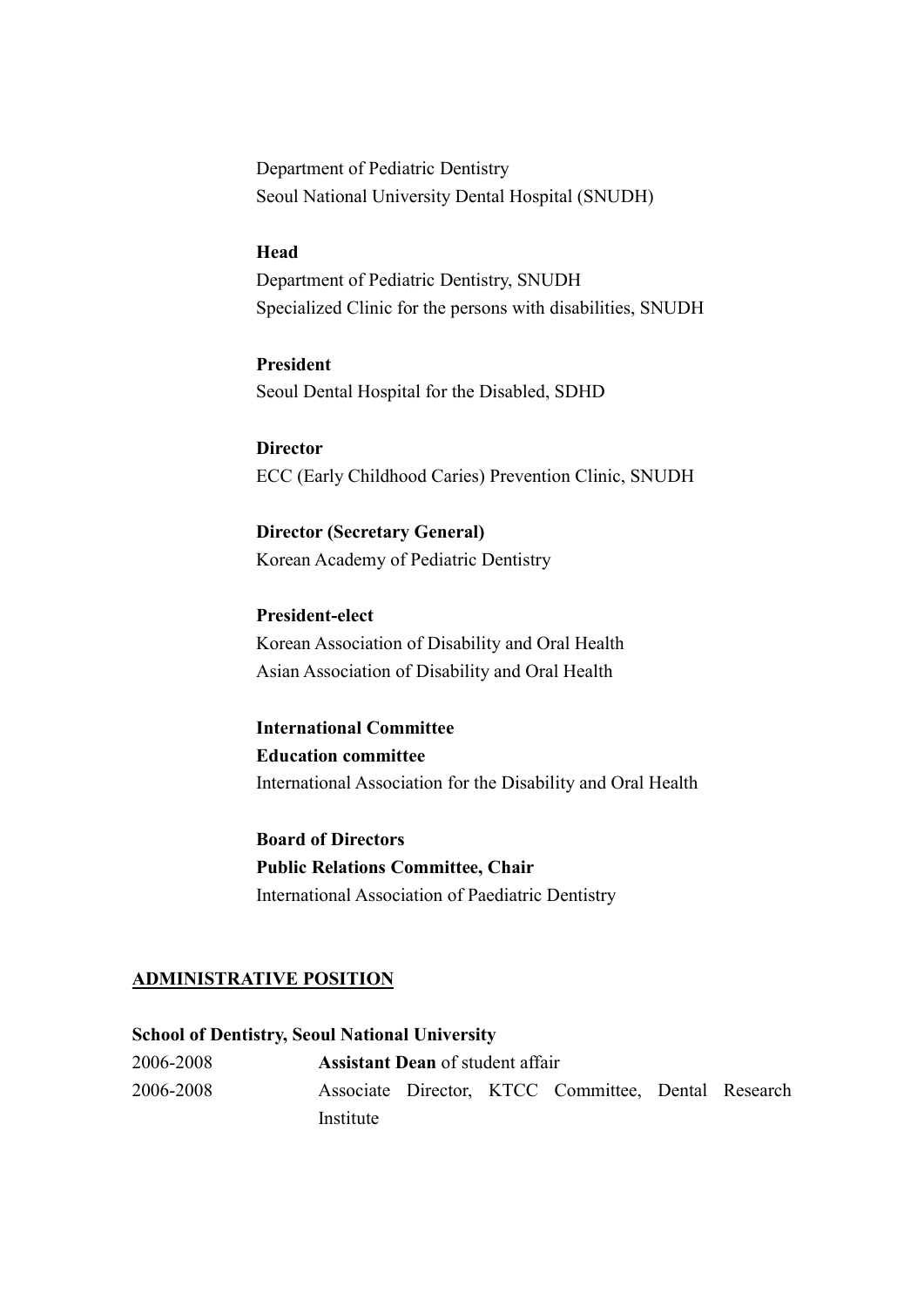| 2008-     | Director, Public Relation Committee           |
|-----------|-----------------------------------------------|
| 2010-2012 | <b>Assistant Dean</b> of International affair |
| 2015-     | Chair, Admissions Office                      |

#### Seoul National University Dental Hospital

| 2019-     | Vice-President, Seoul National University Dental Hospital |
|-----------|-----------------------------------------------------------|
| $2015 -$  | <b>Chairperson, Department of Pediatric Dentistry</b>     |
| 2012-2016 | President of SDHD                                         |
| $2006 -$  | <b>Editing Committee</b>                                  |
| 2006-     | <b>Public Relations Committee</b>                         |

# National Health Personnel Licensing Examination Board

Dentist Licensing Board Committee

| <b>LICENSURE</b> | <b>DDS</b> |
|------------------|------------|
|                  |            |

SPECIALTY CERTIFICATION Korean Board of Pediatric Dentistry

# HONORS AND AWARDS

| Grand Prix; Young Researcher Award, Korean Academy of Pediatric        |
|------------------------------------------------------------------------|
| Dentistry                                                              |
| Certificate of Merit; FDI Continuing Education in Mongolia             |
| Certificate of Merit; Japanese Society of Disability and Oral Health   |
| Certificate of Merit; Taiwan Dental Association                        |
| Certificate of Merit; Mongolian Dental Association                     |
| Certificate of Merit; Japanese Society of Disability and Oral Health   |
| Certificate of Advanced Research; UCLA                                 |
| Certificate of Merit; Korean Academy of Dental Anesthesiology          |
| Certificate of Merit; International Association of Pediatric Dentistry |
| Certificate of Merit; Japanese Society of Disability and Oral Health   |
| Certificate of Merit; Japanese Society of Disability and Oral Health   |
| Certificate of Merit; Japanese Society of Disability and Oral Health   |
| Certificate of Merit; Japanese Society of Disability and Oral Health   |
|                                                                        |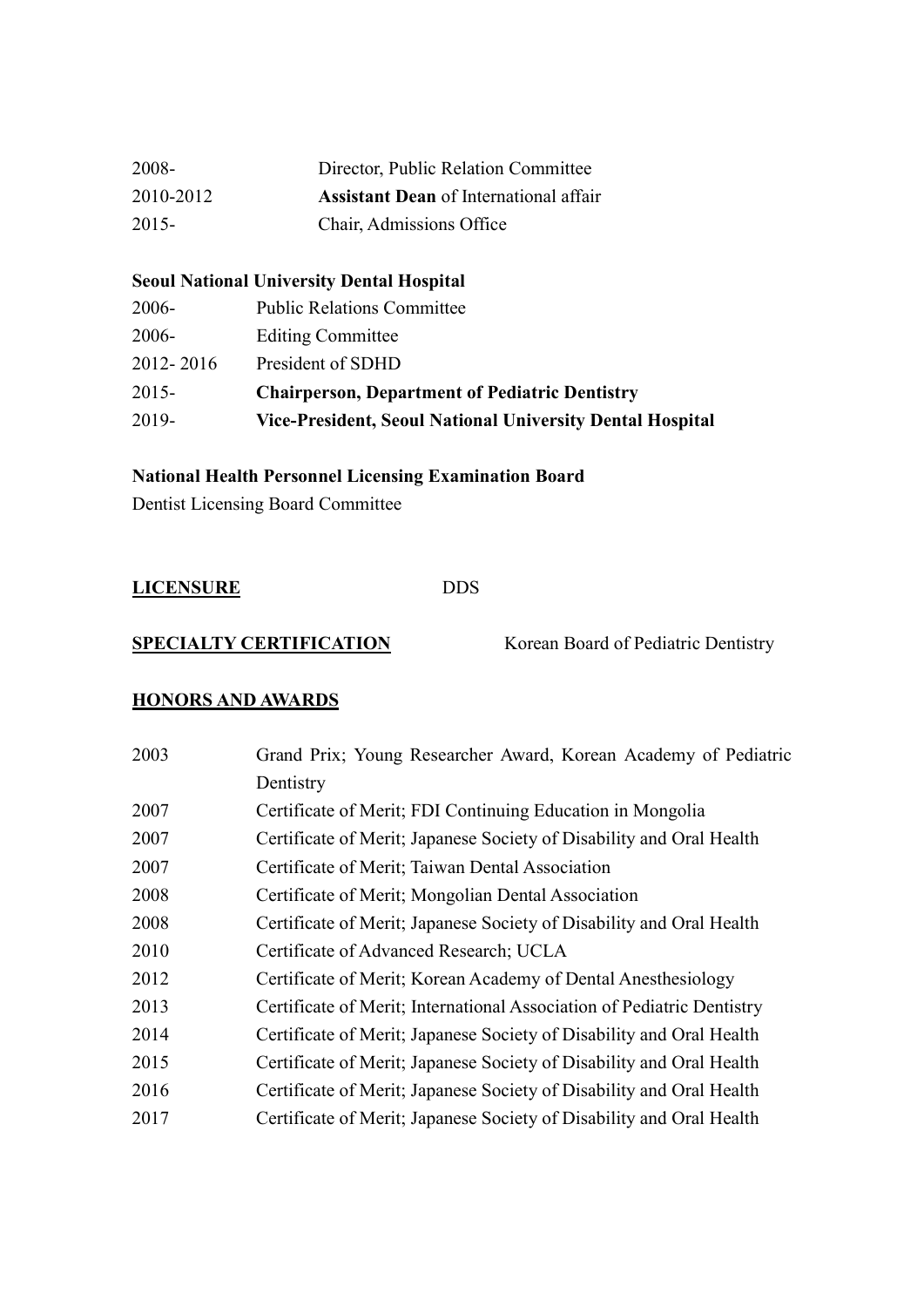| 2018 | Certificate of Awards, Best Research Presentation, International          |
|------|---------------------------------------------------------------------------|
|      | Association for Oral Health and Disability                                |
| 2019 | Certificate of Merit: South Asia Association of Pediatric Dentistry       |
| 2019 | Certificate of Merit: Asia Association for the Disability and Oral Health |

### BIOTECHNOLOGY DEVELOPMENT EXPERIENCE SINCE

Expert Consultant on SS Crown development, SH International Chief consultant on probiotics against dental caries, Korea Yakult Chief Consultant on ultrasonic cleanser for Dagan Expert consultant on QLF caries diagnosis, CG Bio

# PROFESSIONAL AFFILIATION

American Academy of Pediatric Dentistry Korean Academy of Pediatric Dentistry Pediatric Dentistry Association of Asia International Association of Pediatric Dentistry International Association for the Disability and Oral Health Korean Academy of Dental Anesthesiology Korean Association of Disability and Oral Health

#### SELECTED INVITED LECTURES and RESEARCH INTEREST

Prevention Strategy of ECC in Children Oral Health Care in Persons with Disabilities Evidence-based Dentistry Probiotics Approach of Prevention of Oral Disease Cariology in modern dentistry Oral microbiological aspects of early childhood caries Behavior Science for Pediatric Dentistry

#### SELECTIVE PUBLICATIONS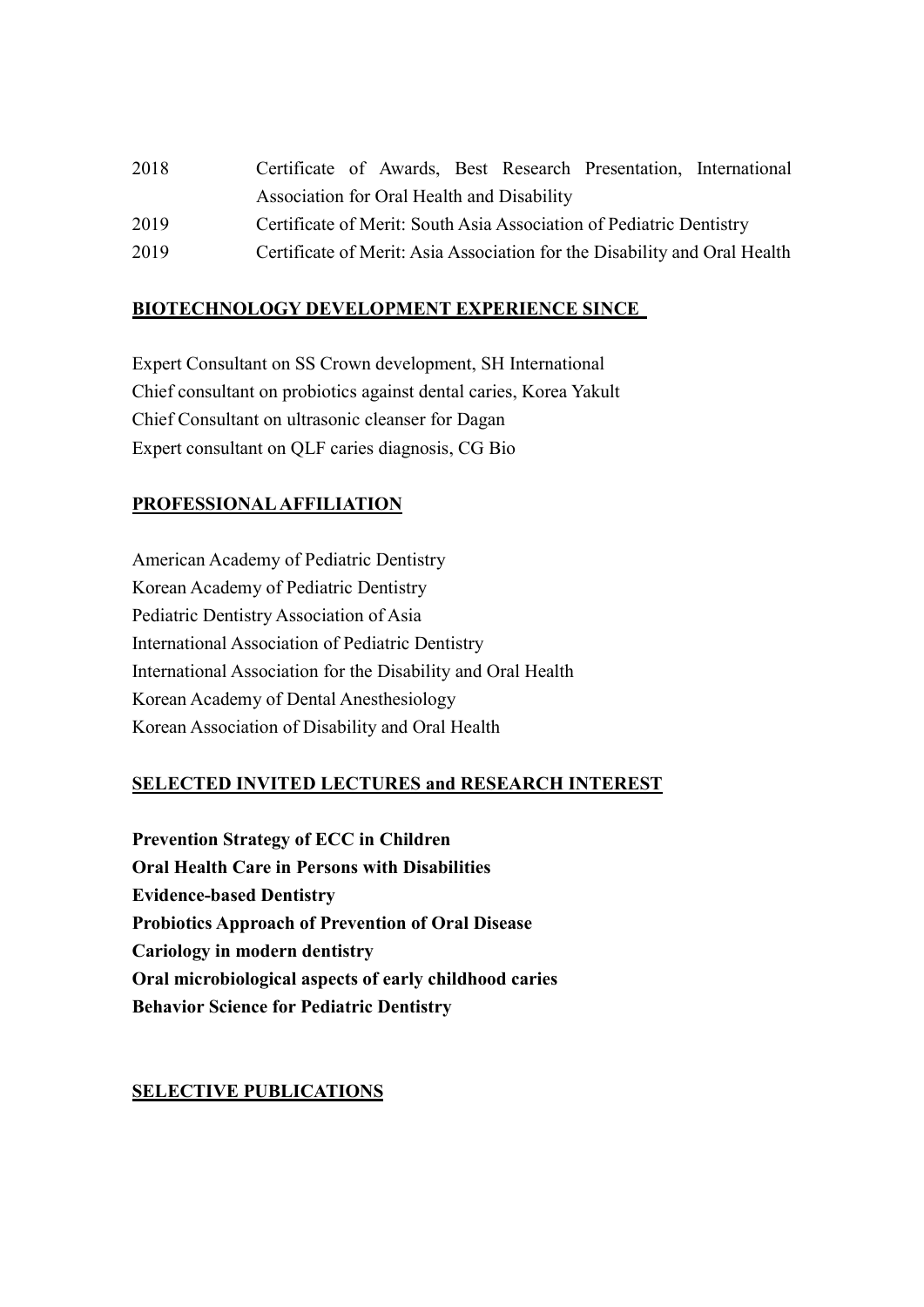Dental implications in Hajdu-Cheney syndrome: A novel case report and review of the literature, Oral Dis, 24(6)"103-104, 2018.

Effects of dental treatment and systemic disease on oral health-related quality of life in Korean pediatric patients, BMC Oral Health, 18, 2018.

Oral health status of the disabled compared with that of the non-disabled in Korea: A propensity score matching analysis, PLOS ONE, 2018.

A novel AMELX mutation causes hypoplastic amelogenesis imperfect, Archv Oral Biol, 76:61-65, 2017.

Colorimetric distribution of human attached gingiva and alveolar mucosa, J Prosthetic Dent, 117(2):294- 302, 2017

Evaluation of Stress Response During Mesiodens Extraction Under General Anesthesia Using Heart Rate Variability, J Oral Maxillofac Surg, Med, Pathol, 75(5):931-937, 2017.

Unexpected identification of a recurrent mutation in the DLX3 gene causing amelogenesis imperfecta, Oral Disease, 22(4):297-302, 2016.

Novel FGF10 mutation in autosomal dominant aplasia of lacrimal and salivary glands. Clin Oral Invest. 21(1):167-172, 2017.

Molar root-incisor malformation: considerations of diverse developmental and etiologic factors. Oral Sur Oral Med Oral Pathol Oral Radiol, 121(2): 164-172, 2016.

The post-traumatic colour change of primary incisors: a colorimetric and longitudinal study. 2016.

Oxygen saturation and perfusion index from pulse oximetry in adult volunteers with viable incisors. Acta Odontol Scand, 74(5):411-415, 2016.

A novel de novo mutation in LAMB3 causes localized hypoplastic enamel in the molar region. Eur J Oral Sci, 124(4):403-405, 2016.

Comparison of the Oral Microbiome of Siblings Using Next-generation Sequencing. Oral Disease, 2016.

Dental treatment of a patient with long QT syndrome under moderate sedation with target-controlled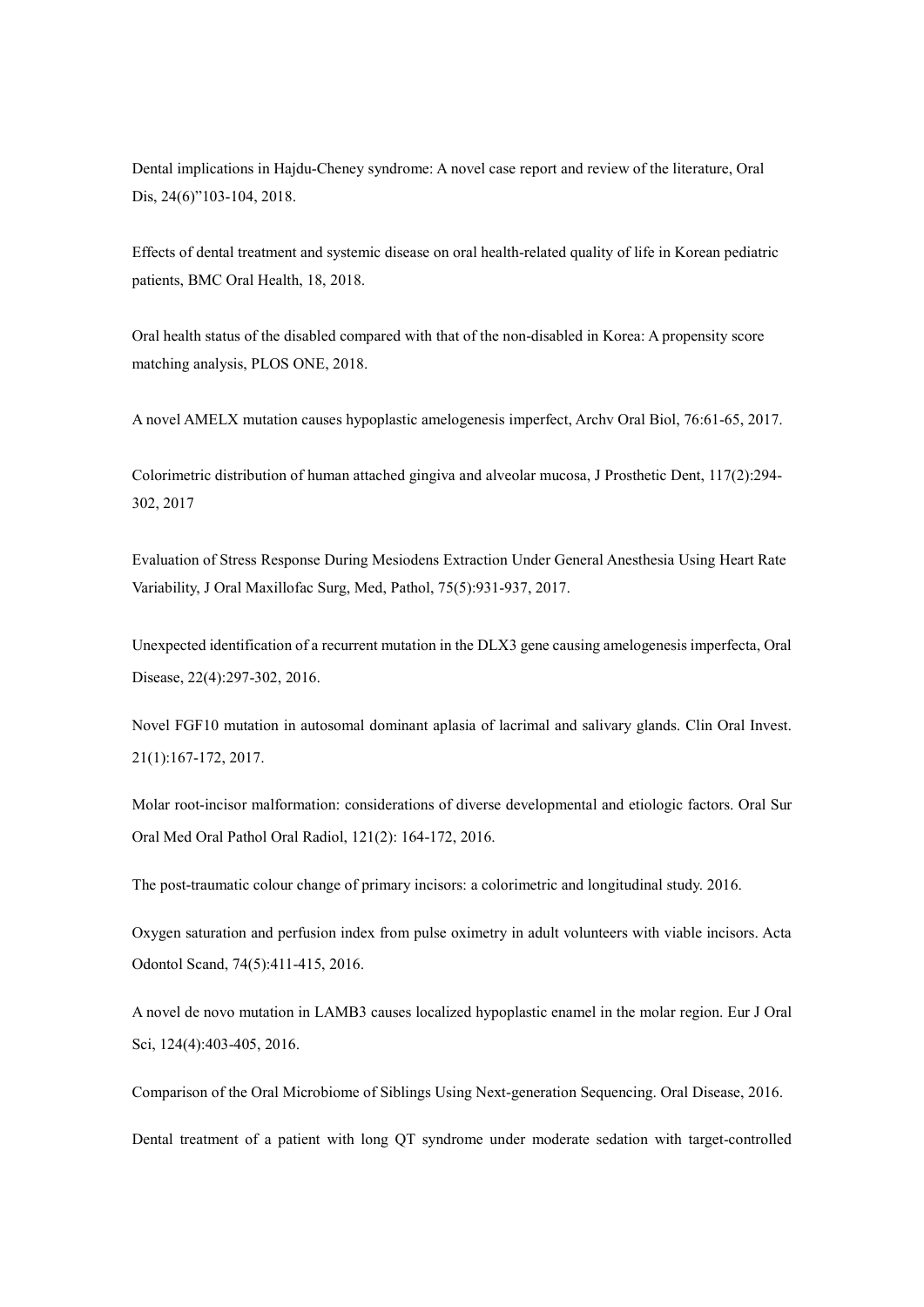infusion of propofol. J Dent Anesth Pain Med, 15(3):161-165, 2015.

Clinical usefulness of proseal laryngeal mask airway for anesthesia during dental procedures in children. J Clin Ped Dent, 39:179-182, 2015.

Novel MNP20 an dKLK4 mutations in amelogenesi imperfecta, J Dent Res, 94(8): 1063-1069, 2015.

Alteration of Conserved Alternative Splicing in AMELX Causes Enamel Defects, JOURNAL OF DENTAL RESEARCH, PP.980 ~987, 2014.

Color change of white spot lesions after resin infiltration, COLOR RESEARCH AND APPLICATION,  $PP.506 \sim 510, 2014.$ 

Reducing the Bioactivity of Tannerella forsythia Lipopolysaccharide by Porphyromonas gingivalis, JOURNAL OF MICROBIOLOGY, PP.702 ~ 708, 2014.

A comparative study of the effect of probiotics on cariogenic biofilm model for preventing dental caries, ARCHIVES OF MICROBIOLOGY, PP.601 ~ 609, 2014.

Clinical Efficiency and Reusability of the Reciprocating Nickel-Titanium Instruments According to the Root Canal Anatomy, SCANNING, PP.246 ~ 251, 2014.

Gingival peripheral odontoma in a child: Case report of an uncommon lesion, OPEN JOURNAL OF STOMATOLOGY, PP.109 ~ 111, 2013.

Deep Sedation With Sevoflurane Inhalation via a Nasal Hood for Brief Dental Procedures in Pediatric Patients, PEDIATRIC EMERGENCY CARE, PP.926 ~ 928, 2013.

Deep sedation with sevoflurane insufflated via a nasal cannula in uncooperative child undergoing the repair of dental injury, AMERICAN JOURNAL OF EMERGENCY MEDICINE, PP.894e1 ~ 894, 2013.

The cariogenic characters of xylitol-resistant and xylitol-sensitive Streptococcus mutans in biofilm formation with salivary bacteria, ARCHIVES OF ORAL BIOLOGY, PP.697 ~ 703, 2012.

In vitro study of biofilm formation and effectiveness of antimicrobial treatment on various dental material surfaces, MOLECULAR ORAL MICROBIOLOGY, PP.384 ~ 390, 2010.